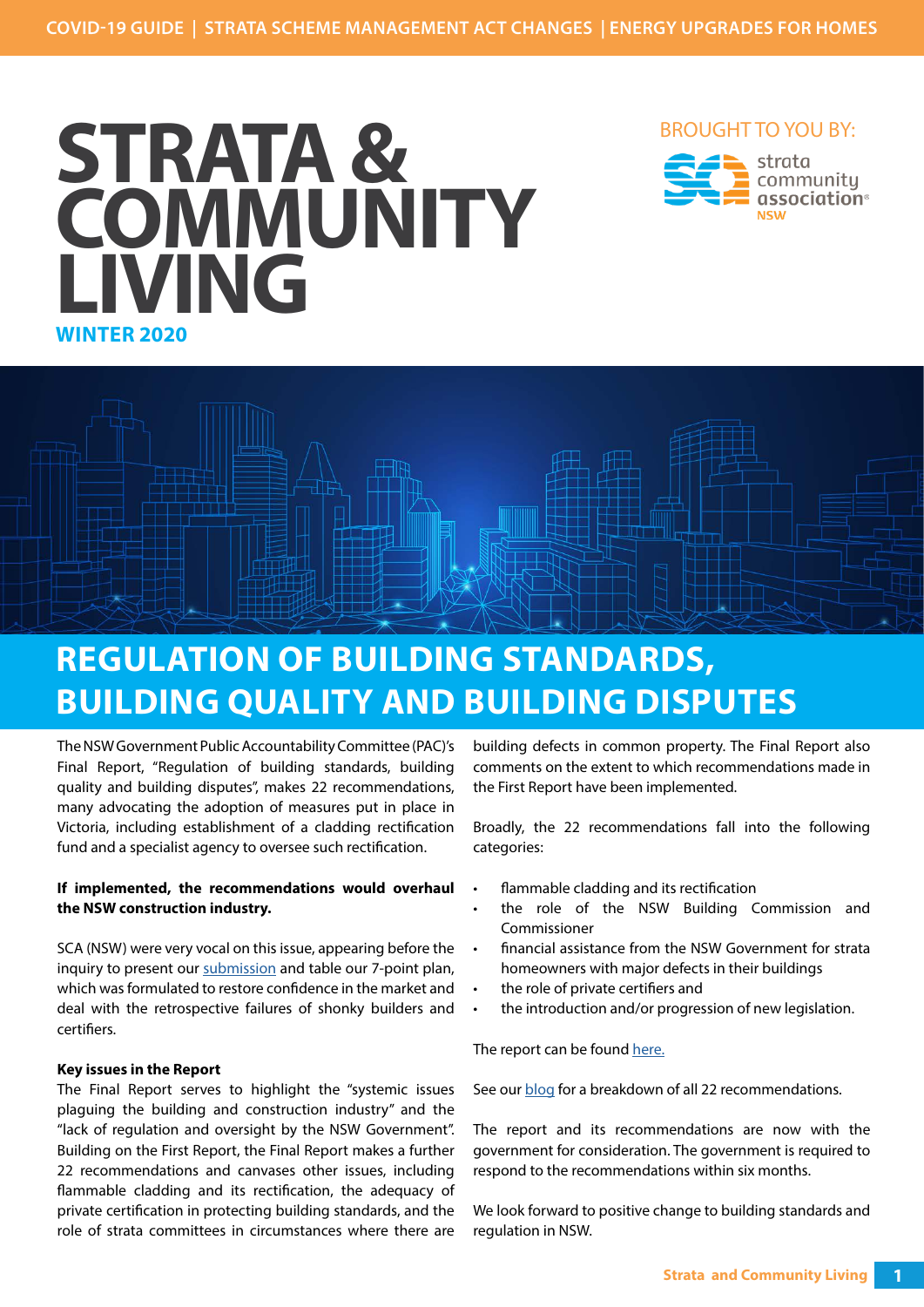

# **DEFINITIVE COVID-19 GUIDE FOR MANAGERS, SUPPLIERS AND OWNERS AND REPAIRS**

Over 2 million people in Australia live in strata communities that were originally designed for lifestyle, amenity, and convenience. In the wake of the social and economic impacts of COVID-19, the way we live, and work has changed.

We are now forced to shelter, isolate, and maintain appropriate distances from friends, family and co-workers, and the need for adaptive solutions to work with our strata communities has never been more critical.

challenges that we face. Buildings and communities were not The strata ecosystem is more critical now than ever and the<br>designed for isolation or long-term habitation – forcing our commerce of strata must continue to prote The uncertainties facing strata managers are infinite and become magnified when exposed to the higher density challenges that we face. Buildings and communities were not industry to innovate, adapt and grow.

**To assist, SCA (NSW) released a comprehensive COVID-19** Remember: guide for Managers, Suppliers and Owners.

Our guidelines were developed to assist building managers, committees, and residents by delivering pertinent information in a centralised source document.

We wanted information about as many relevant facets of strata living to be included to help keep our strata communities updated on policies and procedures during this trying time.

SCA (NSW) has continuously monitored and reported on COVID-19 and its impact on members, stakeholders, and the community.

We stress that this is fluid advice and whilst we will continue to provide factual advice from Government and relevant health organisations, as information changes, we will update our operational guide.

The guide can be accessed here: [COVID-19 Complete Guide](https://nsw.strata.community/wp-content/uploads/2020/04/COVID-19-COMPLETE-GUIDE-OWNER-SUPPLIER-AND-MANAGER-GUIDE_Final-230420.pdf)  [for Strata Managers, Strata Owners and Suppliers](https://nsw.strata.community/wp-content/uploads/2020/04/COVID-19-COMPLETE-GUIDE-OWNER-SUPPLIER-AND-MANAGER-GUIDE_Final-230420.pdf)

### Further:

helter, isolate, and maintain maintenance and repair works on ap<br>From friends, family and co-workers, the current lockdown restrictions. If<br>Eive solutions to work with our strata cancel ongoing maintenance or plan SCA (NSW) is concerned about the huge decreases to maintenance and repair works on apartment buildings under the current lockdown restrictions. If strata communities cancel ongoing maintenance or planned work, they impact not only on the workflow of strata ecosystems, they can cause long-term effects on the building and amenities and will cost far more money to fix in the long run.

> The strata ecosystem is more critical now than ever and the commerce of strata must continue to protect the safety of our residents.

#### Remember:

Tradespeople can work on apartment buildings under the current restrictions, as maintenance and repair works are falling under essential services and are therefore permitted. Tradespeople need to employ strict protocols and risk assessment and management plans in place to deal with COVID-19 because it is all about the safety of their clients and their employees.

It is vital that work that needs to be done, is done; particularly essential repairs and maintenance so that buildings remain safe and in good condition for their residents.

If you require any further resources, we have collated some of the best information in the industry, which can be located on our dedicated COVID-19 website [here.](https://nsw.strata.community/wp-content/uploads/2020/04/COVID-19-COMPLETE-GUIDE-OWNER-SUPPLIER-AND-MANAGER-GUIDE_Final-230420.pdf)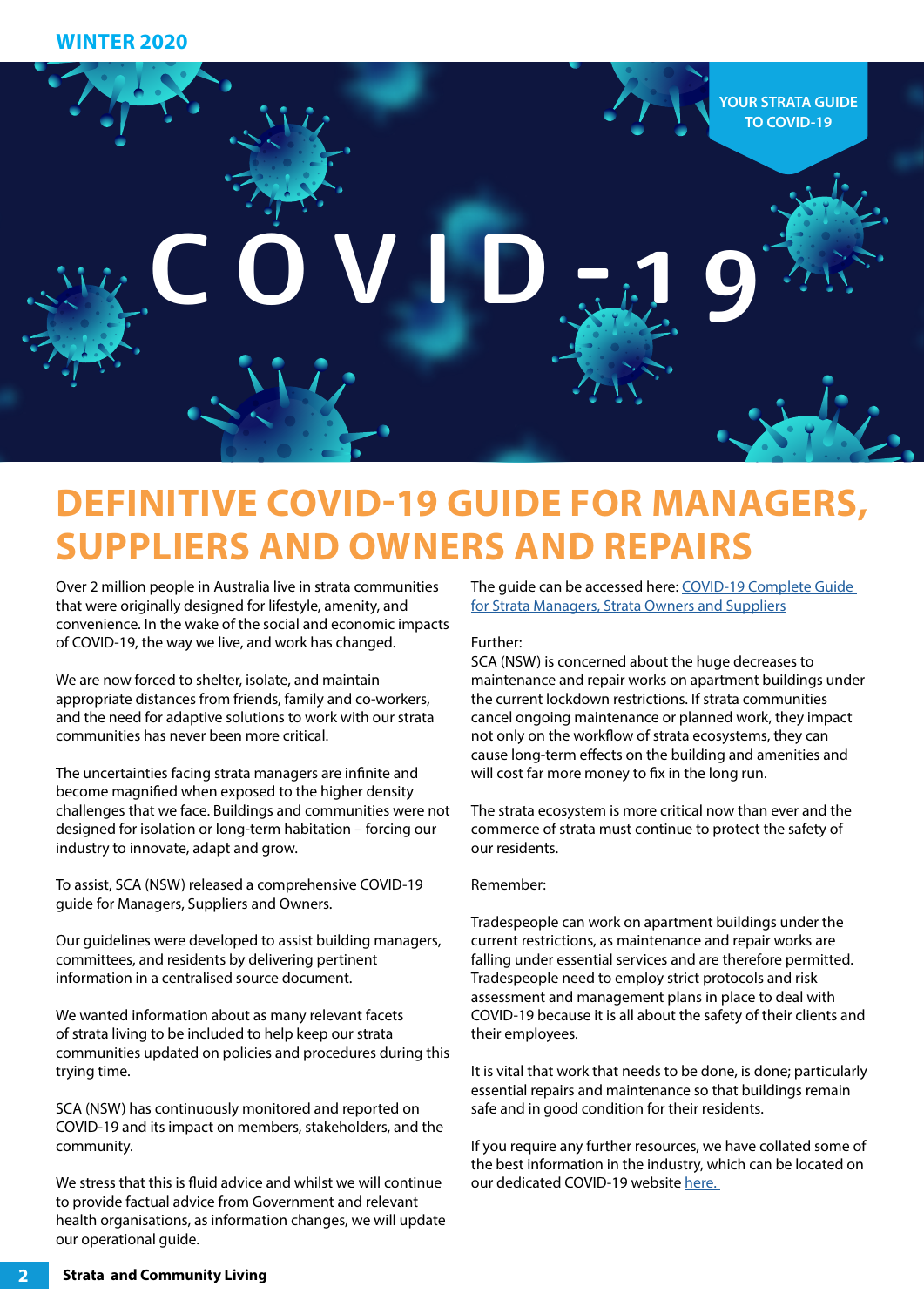## **CHANGES TO STRATA SCHEMES MANAGEMENT ACT - 2020**

If you are offering your unit for short term letting through companies such as Airbnb and Stayz, take note of the latest legislative amendments.

Strata schemes that are looking to reduce or better manage short term lettings within their buildings will welcome a legislative reform package relating to short term lettings.

Parts of the reform package are impacted by the recent COVID-19 Amendment Bill detailed below.

From 10 April 2020, an Owners Corporation can pass a bylaw (by way of special resolution) prohibiting a lot within that strata scheme to be used for the purposes of "short-term rental accommodation" if that lot is not the principal place of residence of the lot owner. See new [section 137A of the Strata](https://www.legislation.nsw.gov.au/#/view/act/2018/41/sch2)  [Schemes Management Act 2015.](https://www.legislation.nsw.gov.au/#/view/act/2018/41/sch2)

A special resolution means that 75% of votes must support the proposal at a general meeting of the Owners Corporation.

"Short-term rental accommodation" is defined as a commercial arrangement that gives a person the right to occupy residential premises for a period of not more than 3 months. See section [54A of the Fair-Trading Act 1987.](https://legislation.nsw.gov.au/#/view/act/2018/41/full)

This means Owners Corporations can adopt a by-law to prohibit short term letting of units except for owner occupied units which can be let for less than 3 months if:

- The owner is also in occupation (e.g. a spare bedroom); or
- The owner is temporarily absent from the unit (e.g. on work or holiday).

The residential tenancy laws have also changed from 10 April 2020.

"Short-term rental accommodation" as defined above, is now clearly excluded from the Residential Tenancies Act 2010. This means that if you intend to rent out your property for less than 3 months, you cannot issue a residential tenancy agreement to cover this arrangement.

## Further:

Recently, the COVID-19 Amendment Bill was passed by both houses of parliament in NSW.

NSW Parliament considered a second set of laws to equip citizens, businesses, and the justice system to address the impacts of the COVID-19 pandemic.

The purpose of the Bill was to provide regulation-making power during this COVID-19 period to a Minister to over-ride a section of an Act that are difficult to meet under the current restrictions on movement and gatherings.

**Changes to the Strata Schemes Management Act** *Section 271A*

Regulation-making power for COVID-19 pandemic:

(1) The regulations under this Act may provide for the following matters for the purposes of responding to the public health emergency caused by the COVID-19 pandemic—

- a. altered arrangements for convening a relevant strata meeting, including arrangements for the issue or service of notices and other documents in relation to the meeting,
- b. altered arrangements for the means of voting at a relevant strata meeting, including— (i) the circumstances in which the altered arrangements for voting may apply, and (ii) conditions that apply to the way the vote is exercised,
- c. an alternative to affixing the seal of the owners corporation, including any requirements for witnessing or attesting to the alternative way,
- d. extension of a time period in which a thing is required to be done under the Act.

(2) However, a regulation made under subsection (1)(d) must not result in the total time period within which the thing is required to be done to be extended to be a time period of more than 6 months.

(3) Regulations made under this section—

- a. are not limited by the regulation-making power in this Act, and
- b. may override a provision of this Act.

(4) Regulations made under this section expire on—

- a. the day that is 6 months after the day on which the regulation commences, or
- b. (b) the earlier day decided by Parliament by resolution of either House of Parliament.

(5) This section is repealed on—

- a. (a) 13 November 2020, or
- b. (b) a later day, not later than 13 May 2021, prescribed by the regulations.

(6) In this section— relevant strata meeting means—

- a. an annual general meeting or other general meetings of an owners corporation for a strata scheme, or
- b. a meeting of the strata committee of an owners corporation.